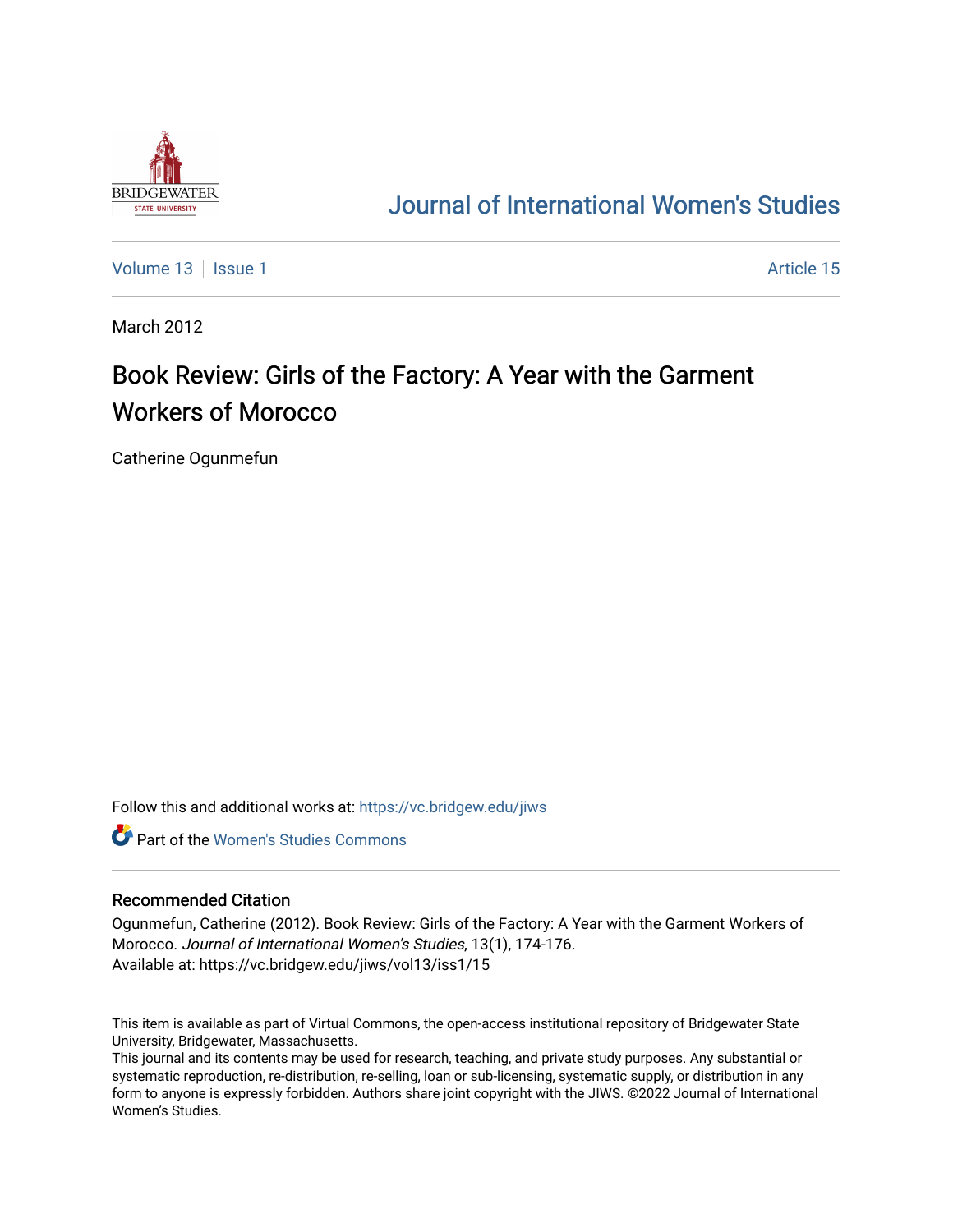## *Girls of the Factory: A Year with the Garment Workers of Morocco.*  2011. Cairoli Laetitia. Gainesville, USA: University Press of Florida. 256pp (Hardcover) ISBN 9780813035611. \$60.14.

## Reviewed by Catherine Ogunmefun<sup>[1](#page-1-0)</sup>

Cairoli Laetitia's book, *Girls of the factory: a year with the garment workers of Morocco*, chronicles the experiences of girls working in the garment factories of the city of Fes, Morocco. Laetitia begins by stating the goals of the book- describing the industrial experience of Moroccan girls who are Arab and Muslim. She talks about the narrative style of her book and the reason for the style, that is, it makes the realities of ethnographic research apparent. The book is based on the research she conducted over a period of two years. Her research subjects are girls between 13 and 25 years of age, who are unmarried and living at home with their parents and siblings. Her research method was based on intensive ethnography. The book is divided into three parts- in the streets, inside the factory and inside the home.

In her introduction, the author talks about feminization of the labour force as not being a new phenomenon and how women have been engaging in work outside their homes since the time of the first industrial revolution. However the trend intensified in recent times due to structural adjustment policies imposed on many countries. Women started bearing the brunt of these policies in households; hence women's paid labour is a way to counter the impact of structural adjustment policies on households. The entry of women into the factories has not only led to the consumption of modern items (e.g. lipstick, face cream, sunglasses, etc) but also the adoption of personal autonomy. These developments resulted in conflict with local traditions.

Laetitia describes how garment factories work on a Taylorist system, whereby workers are expected to perform with minimal decision-making input and maximum efficiency. She elucidates on how working conditions are difficult as workers work for long hours, are not permitted to speak during work hours, are prohibited from leaving the building and are at risk of being fired. In addition to these, female factory workers are often demeaned by Fes inhabitants for their participation in factory labour. Despite all the challenges facing the girls, they continue to labour in Fes garment factories as a result of the need for economic survival.

In chapter one, the author talks about how she arrives in Morocco and her first impression of the city of Fes and Sidi Brahmin, the industrial district of Fes. Some of the factories of Sidi Brahmin are partly unfinished warehouses. The buildings of the factories are unnamed and do not have windows, only horizontal openings on the second floor. They also show no indication that they actually house workers. Laetitia's description of the factories at Fes shows that the girls work in an environment that is not conducive for working.

Laetitia also describes her first encounter with the girls that work at the factories, in the streets of Fes, and their willingness to participate in the research as they got to know her. She depicts the altruism of the girls as they are willing to put their lives on hold in order to support their families. The author also depicts how the girls shared their tales of intrigue and woes as well as offered immediate friendship and familiarity.

l

1

<span id="page-1-0"></span> $1$  Catherine Ogunmefun, PhD is a researcher at Health Systems Trust, Midrand, South Africa.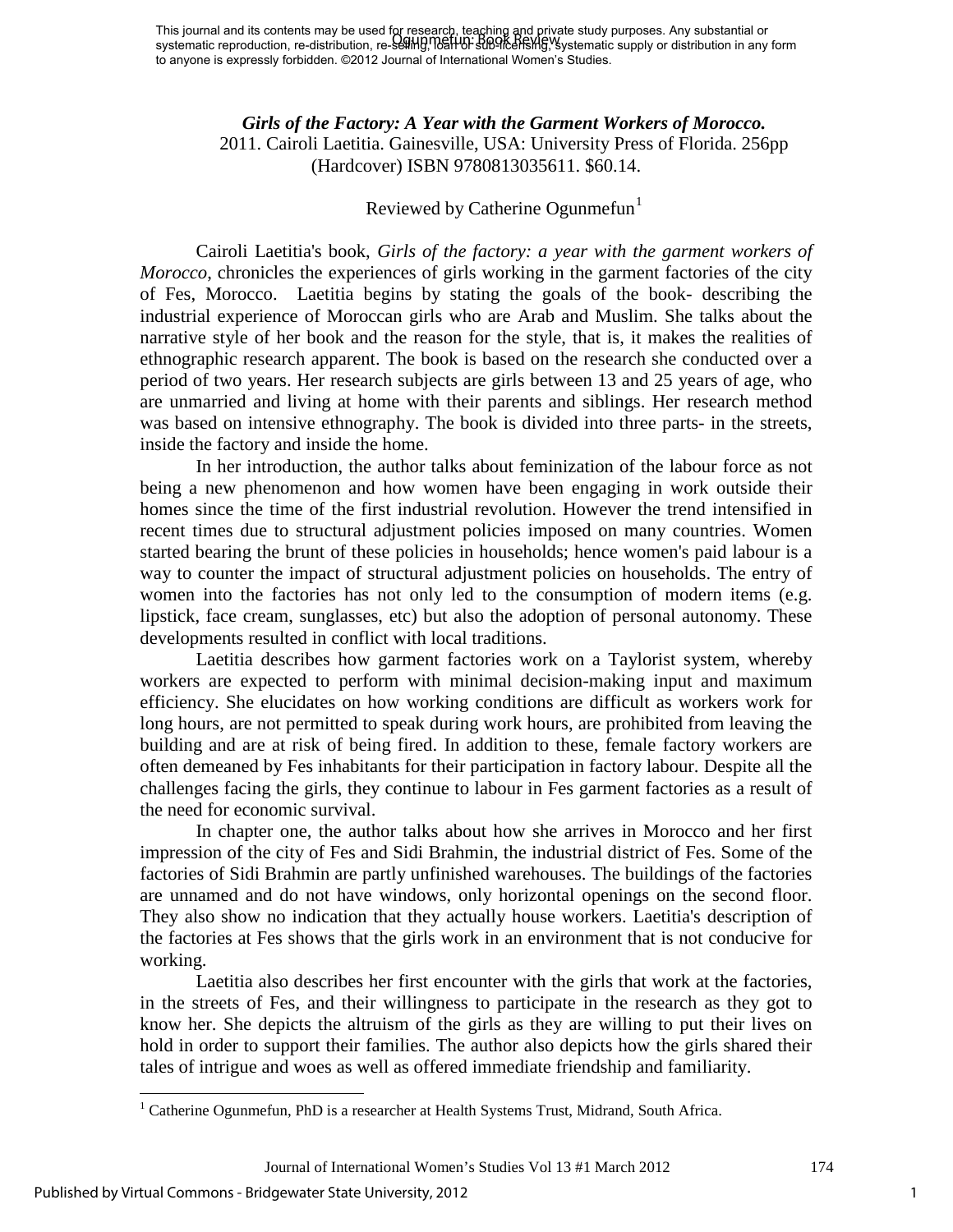Chapter two of the book presents a picture of how the girls work inside the factory, the management (of the factory) and the atmosphere of their workplace. The girls work under male line managers, who are put in charge to "make the girls afraid". In other words, the male managers are in the factory to keep the girls in line. This depicts the patriarchal system of the Moroccan society, where males have dominance over females. She also highlights how there can be a language barrier between a line manager and the girls, as the latter only communicate in Arabic and not in French, that the former speaks. The language barrier can therefore complicate the working relationship between the girls and their line manager.

Laetitia also shows how working in the factory helps the girls to obtain some freedom as they are not under the watchful eyes of the parents and brothers. This also allows them to discuss the issues of sexuality freely among themselves, which would not have been permitted at home. The freedom to discuss freely helps to remind them of their dreams and aspirations – to become wives before they reach age 30. In addition, the author also mentions how the girls apply makeup at lunch time in order to express their sense of freedom. The factory therefore provides a free space and safe place where the girls are able to experiment their sense of freedom.

In chapter three, Laetitia focuses on the girls that are regarded as unskilled workers as they work in the packing department of the factory (the other girls who sew are regarded as skilled due to their ability to operate a machine). The girls who pack are also among the least educated in the factory. However, the girls in the packing department have more freedom as there is more opportunity for movement. Regardless of the department in which they work, factory work allows girls the choice of not donning the Muslim veil as the girls are mostly teenagers who would want to display their beauty or fashionable clothing. The author also demonstrates that the need for freedom sometimes make girls to drop out of school in order to dress like factory workers.

Chapter four of the book shows the tough working conditions of the girls of the factories – no maternity leave, no sick leave, long working hours and lack of power to negotiate for better working conditions. It also shows how girls get involved in criminal activities in order to make extra money, e.g. running contraband goods, e.g. hashish. Though men who run contraband goods are likely to get caught, girls are never suspected of getting involved in criminal activities (or caught) probably due to the belief that females are not capable of such activities. The few girls who engage in such criminal activities use the factory jobs as a cover up, in order not arouse people's suspicions about the wealth they are able to accumulate from their crime.

In the final chapters (chapters 5-7), the author explores the family life of the girls of the factory. She focuses on the family of one of the girls of the factory, Nadia. Through her interaction with Nadia, she finds out more about the Moroccan family life and culture. In Morocco, family members are often connected in multiple ways and people keep close to their siblings, cousins, aunts and uncles, and where possible, they try to live near one another. Laetitia also reveals how the practise of polygamy can have a negative effect on a family (e.g. financial constraint, abuse, etc), especially if the first wife is neglected by her husband. For instance, Nadia's father left home and married another woman when Nadia was 14 years old. Even though Nadia's father never divorced her mother, he refused to provide the necessary financial support for Nadia and her siblings as well as her mother. As a result, Nadia had to start working in a factory in order